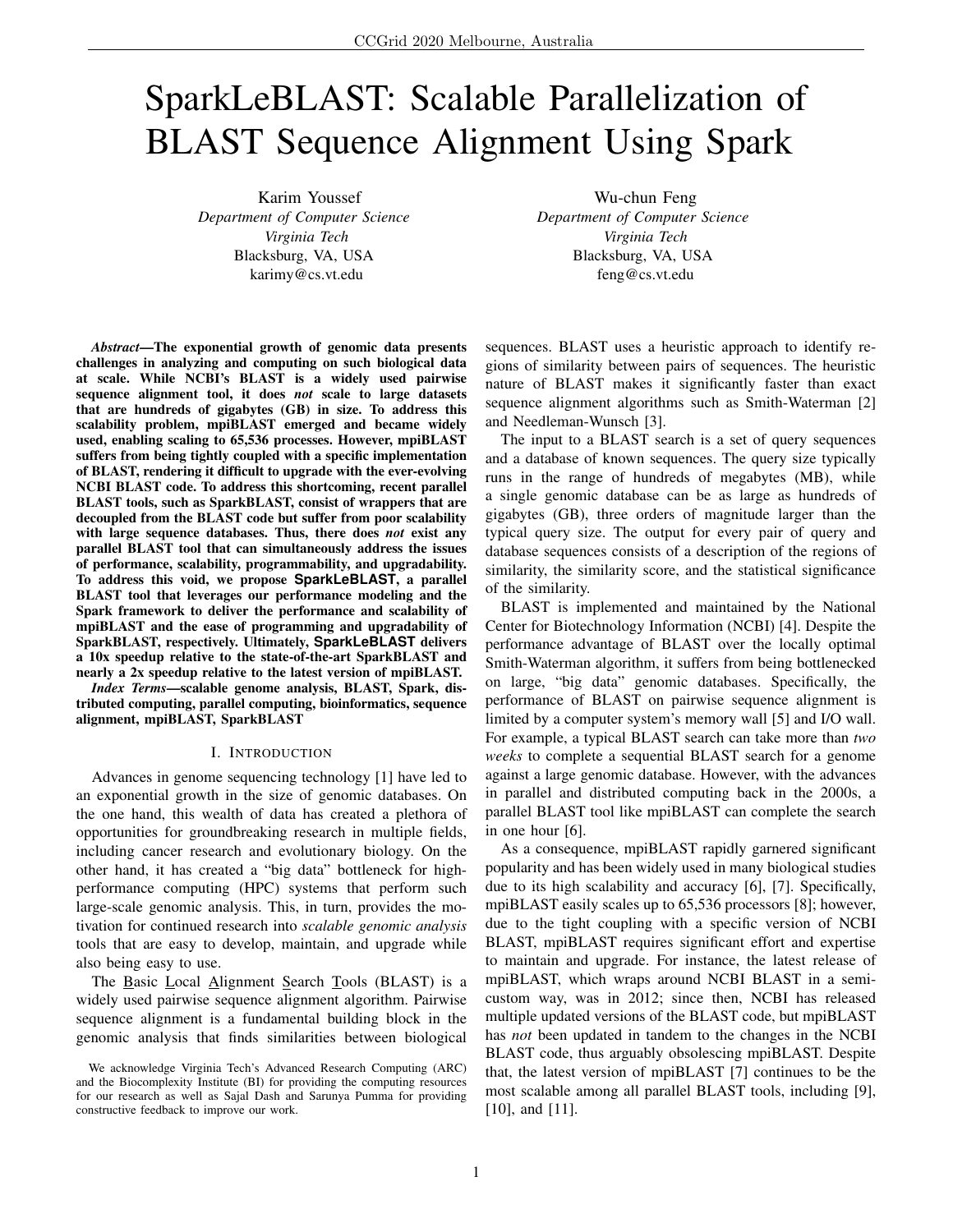SparkBLAST [12], a more recent parallel BLAST tool, uses Spark [13] to parallelize pairwise sequence alignment. SparkBLAST leverages the programmability of Spark to parallelize NCBI BLAST by using a wrapper that consists of only 10 lines of code. As a consequence, SparkBLAST is highly maintainable and upgradable with minimal effort. However, SparkBLAST only parallelizes BLAST by using a technique called *query segmentation*, an embarrassingly parallel approach that partitions a query file into individual queries to run in parallel across compute nodes while having to replicate the database on each node. Query segmentation has two major limitations. First, it incurs significant I/O overhead for databases that are larger than the system memory of a single compute node. Second, parallelizing via query segmentation results in a significant load imbalance between parallel workers. Based on previous studies, the BLAST search times of different sequences of the same genome can vary significantly [14]. A similar tool to SparkBLAST is Cloud-BLAST [15], a parallel BLAST tool based on Hadoop [16] instead of Spark. However, CloudBLAST suffers from the same limitations as SparkBLAST does.

Other tools include PCJ-BLAST [17], HPC-BLAST [18], and the data-parallel BLAST for commodity clusters [19]. PCJ-BLAST uses query segmentation with static load balancing, hence lacking scalability with large databases. On the other hand, HPC-BLAST and the data-parallel BLAST use *database segmentation*; however, they still suffer from poor scalability due to centralized output processing.

In this paper, we present SparkLeBLAST, a parallel BLAST tool that leverages our performance model to deliver the performance and scalability of mpiBLAST with the programmability and upgradability of SparkBLAST. Our main contributions are summarized below:

- SparkLeBLAST, an open-source<sup>1</sup> parallel BLAST tool based on Spark that delivers performance, scalability, programmability, and maintainability.
- A performance model of distributed parallel BLAST that estimates its execution time based on input size and basic characteristics of the system architecture.
- Performance that is up to 10x faster than SparkBLAST and nearly 2x faster than the latest version of mpiBLAST using a large-scale biological database, i.e., the nonredundant protein sequence dataset (nr) [20].

The rest of this paper is organized as follows: Section II describes and validates our performance model of parallel BLAST for different data partitioning approaches. Section III describes the design and implementation of SparkLeBLAST. Section IV evaluates the performance of SparkLeBLAST, compared to SparkBLAST and mpiBLAST. Section V concludes the paper and highlights future directions.

# II. PARALLEL BLAST PERFORMANCE MODEL

The main design goals of SparkLeBLAST are to leverage its programmability, upgradability and fault tolerance while also scaling to large databases that do *not* fit in the memory of a single compute node. The intuitive solution is to partition the database such that each partition fits in memory.

Database segmentation would address two main issues incurred by SparkBLAST's query segmentation approach. The first issue is load imbalance, which is caused by variation in the execution time of each query sequence; the second issue is the I/O paging overhead for databases that do not fit in the memory of a single node. However, database segmentation comes at the expense of additional overhead to merge and sort the final output.

Previous studies, including [21], [7], [22], and [23], have extensively analyzed the performance of data-parallel BLAST for different partitioning schemes. The most comprehensive study was performed by Lin et al. [7], which analyzed the trade-off between load balance, I/O, and communication. This study yielded the sophisticated implementation of mpiBLAST v1.6 that enabled hierarchical partitioning with a wide range of configurations and some heuristics that guided the choice of the optimal configuration. However, Lin et al. emphasized that the optimal configuration is highly system and workload dependent. Since the characteristics of computer clusters, e.g. I/O performance, network bandwidth, memory size, evolve continuously, the heuristics provided by Lin et al. need to be revisited over and over. To address this problem, we devised a simplified model for the performance of data-parallel BLAST that estimates the total execution time as a function of input data and basic characteristics of distributed computing clusters.

We begin by describing the main components and parameters of our performance model. After that, we describe and validate the performance model for parallel query segmentation and database segmentation. We then highlight new insights gleaned from our model to conclude this section.

# *A. Model Parameters*

BLAST is sequence similarity algorithm that uses a heuristic approach to identify regions of local similarity between pairs of sequences. The asymptotic upper bound of running a BLAST search on two sequences q and d is  $O(|q||d|)$ , where  $|q|$  denotes the number of characters in sequence q. Hence, for a query  $Q = \{q_1, q_2, ..., q_n\}$  and a database  $D = \{d_1, d_2, ..., d_m\}$ , the asymptotic upper bound execution time is  $O(|Q||D|)$ , where |Q| is the total number of characters in the query, i.e.  $|Q| = \sum_{i=1}^{n} |q_i|$ , and likewise for  $|D|$  [24].

The heuristic nature of BLAST prunes the search space to a small fraction of the total  $|Q||D|$ . Thus, a simplified expression for the total execution time of a sequential BLAST search can be expressed as follows:

$$
T_{search_{sequential}} = c_s * t_c * |Q| * |D|
$$
 (1)

where  $c_s$  denotes the fraction of explored search space and  $t_c$ denotes the time per comparison of a pair of characters. We explain how to estimate the values of  $c_s$  and  $t_c$  later in this section.

At a high level, the total execution time of the data-parallel BLAST can be expressed as follows:

<sup>1</sup>https://github.com/vtsynergy/SparkLeBLAST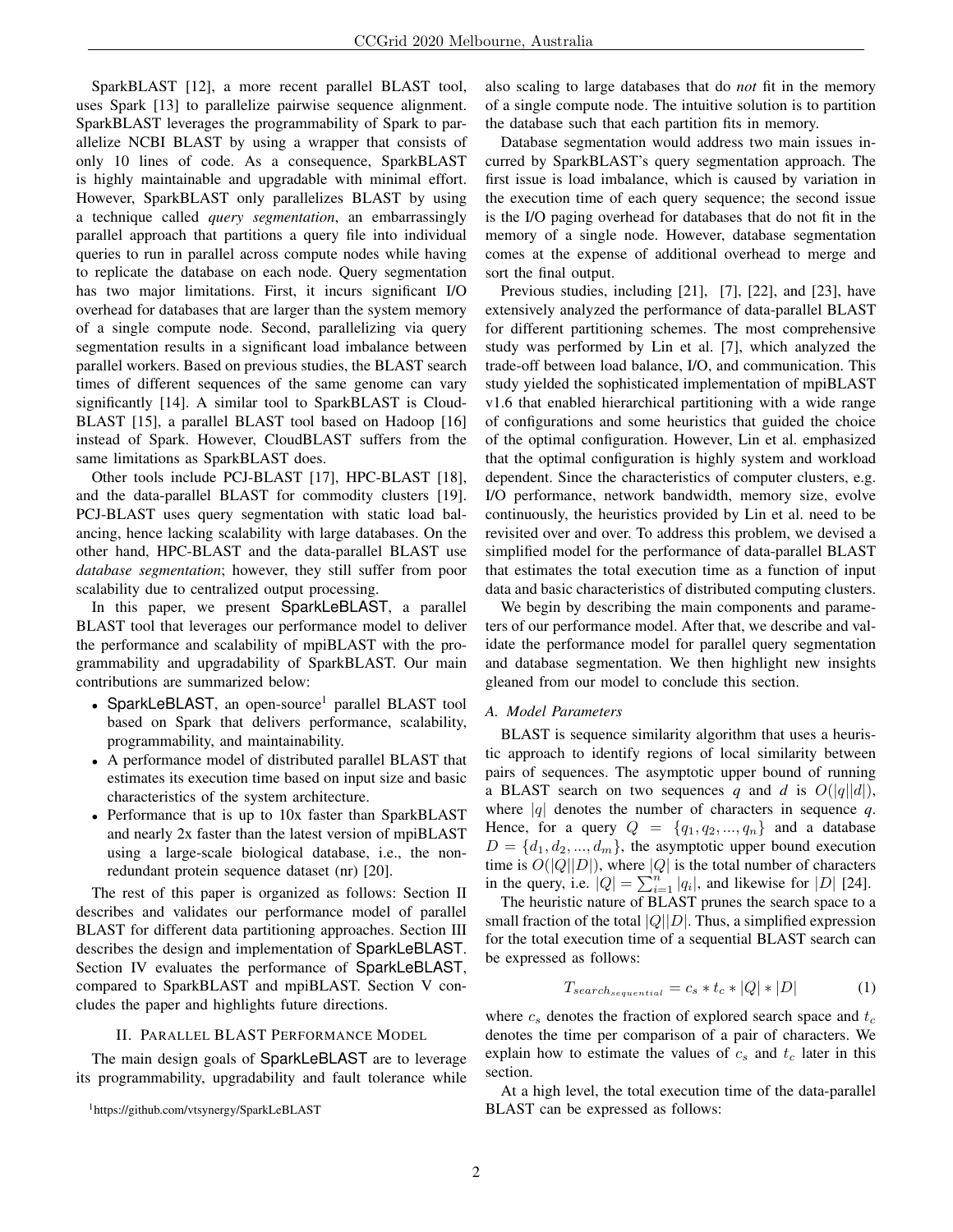$$
T_{parallel} = T_{search} + T_{I/O} + T_{comm}
$$
 (2)

where  $T_{search}$  denotes the (maximum) search time of a pair of sequences,  $T_{I/O}$  denotes the I/O time needed to transfer data between secondary memory (e.g., disk) and main memory, and  $T_{comm}$  denotes the communication time necessary for query splitting, broadcasting, and then merging of final results.

To estimate each of the terms in Equation (2), we need to identify the input size, number of cores, number of nodes, memory size, file system characteristics, network bandwidth, and many other parameters. Table I provides a description of these parameters that are needed for our performance model.

TABLE I: Parameters of parallel BLAST performance model

| Term           | Description                                                  |
|----------------|--------------------------------------------------------------|
| V              | total number of characters in query                          |
| D              | total number of characters in DB                             |
| k              | number of query sequences                                    |
| $\mathbf{P}$   | total number of processors                                   |
| $\overline{N}$ | number of nodes                                              |
| M              | memory per node in bytes                                     |
| B              | disk block size in bytes                                     |
| $P_B$          | number of blocks transferred in parallel from disk to memory |
| $c_s$          | average number of aligned characters in a BLAST search       |
| $t_c$          | average time per comparison (seconds/pair of chars)          |
| $t_b$          | average time per block transfer (seconds/block)              |
| $B_{w}$        | interconnect bandwidth                                       |

## *B. Performance Model*

With query segmentation, the query file is partitioned into P segments, where each segment is processed by a single processor (or equivalently,  $P/N$  segments per node), and the database is replicated onto each node. Because the computations of an individual query sequence are independent of computations of other query sequences, query segmentation is embarrassingly parallel. It does not incur any communication overhead other than concatenating the output files of all partitions. However, query segmentation suffers from two main drawbacks. First, query segmentation creates a load imbalance between parallel workers because the search time of different sequences differs significantly. Second, query segmentation suffers from significant paging overhead when the database does not fit in the memory of a single compute node.

To model the load imbalance in search time, we express the search time of query segmentation as follows in Equation (3):

$$
T_{search_{qs}} = c_s t_c \max_i(|Q_i|)|D| \tag{3}
$$

For large query files where the number of sequences is much larger than the number of processors available, it is possible to partition the query file such that every partition has a balanced mix of short and long sequences (approximately  $\frac{Q}{P}$  characters per processor). However, if the number of sequences is not much larger than P, the distribution of the average length per partition will be similar to the distribution of the lengths per sequence, resulting in a significant load imbalance.

As for I/O time, because the database is replicated onto each node, the I/O time complexity of query segmentation, in terms of the number of blocks that are transferred from secondary memory to main memory, is  $\Omega(\frac{N|D|}{B})$  in the best case. When the database does *not* fit in memory (i.e.,  $|D| > M$ ), this complexity becomes much higher. Specifically, the worst case would be that  $\frac{|D|-M}{B*P_B}$  blocks would need to be swapped  $k$  times between main memory and secondary memory. An approximation of  $T_{I/O}$  for query segmentation when the database does *not* fit in memory can be expressed as follows:

$$
T_{I/O_{qs}} = t_b \left( \frac{NM + k(|D| + \frac{|Q|}{N} - M)}{B_{min}(P_B, P)} \right)
$$
 (4)

Equation (4) estimates the total number of disk blocks transferred from disk to memory and multiplies this total by the time per block transfer. NM represents the aggregate memory of the cluster, assuming that the database replicas fill the system memory at the beginning of execution. The term  $k(|D| + \frac{|Q|}{N} - M)$  represents an approximation of the number of blocks that will be swapped during execution as memory becomes full, where  $\frac{|Q|}{N}$  represents the approximate length of query segments per node. (For simplicity, we do not consider the intermediate output of BLAST, which is expected to further increase the I/O overhead.)

Finally, the  $T_{comm}$  component consists of the query split and broadcast at the start of the job and the concatenation of the final output partitions at the end. Preliminary experiments show that this component is constant and insignificant (i.e., less than 1%) for up to 1024 processors.

We validate our model for query segmentation by estimating the execution time from Equations (3) and (4) and comparing it with actual execution time of SparkBLAST, when running on the Cascades supercomputer at Virginia Tech, which comes equipped with a high-bandwidth interconnect of 100 Gbps and a GPFS file system. A detailed description of Cascades is provided in Section IV. The input data used in the model validation consists of the non-redundant protein database [20] and a random sample of 1000 query sequences from the same database.

We evaluate the values of  $c_s$  and  $t_c$  empirically by running and profiling the sequential NCBI BLAST using the data outlined above. The output of NCBI BLAST shows the number of aligned characters, which is usually much less than  $|Q| * |D|$ . The value of  $c_s$  represents an average of the ratio of aligned characters to the total number of characters  $(6.36 \times 10^{-8}$  from our experiment); the value of  $t_c$  represents an average for the total search time divided by the total number of aligned characters  $(5.1 \times 10^{-4}$  from our experiment). We obtain the values of  $t_b$ ,  $B$ , and  $P_B$  from the GPFS performance sheet and file system configurations on Cascades. Figure 1 shows the actual and predicted execution times.

Database segmentation, on the other hand, works by partitioning the database among compute nodes and replicating the query on each node. The goal of database segmentation is to fit the database in the aggregate memory of the computing cluster. That is, if there are enough resources, each database partition (or segment) fits in the memory of a single compute node, which eliminates the paging overhead incurred by query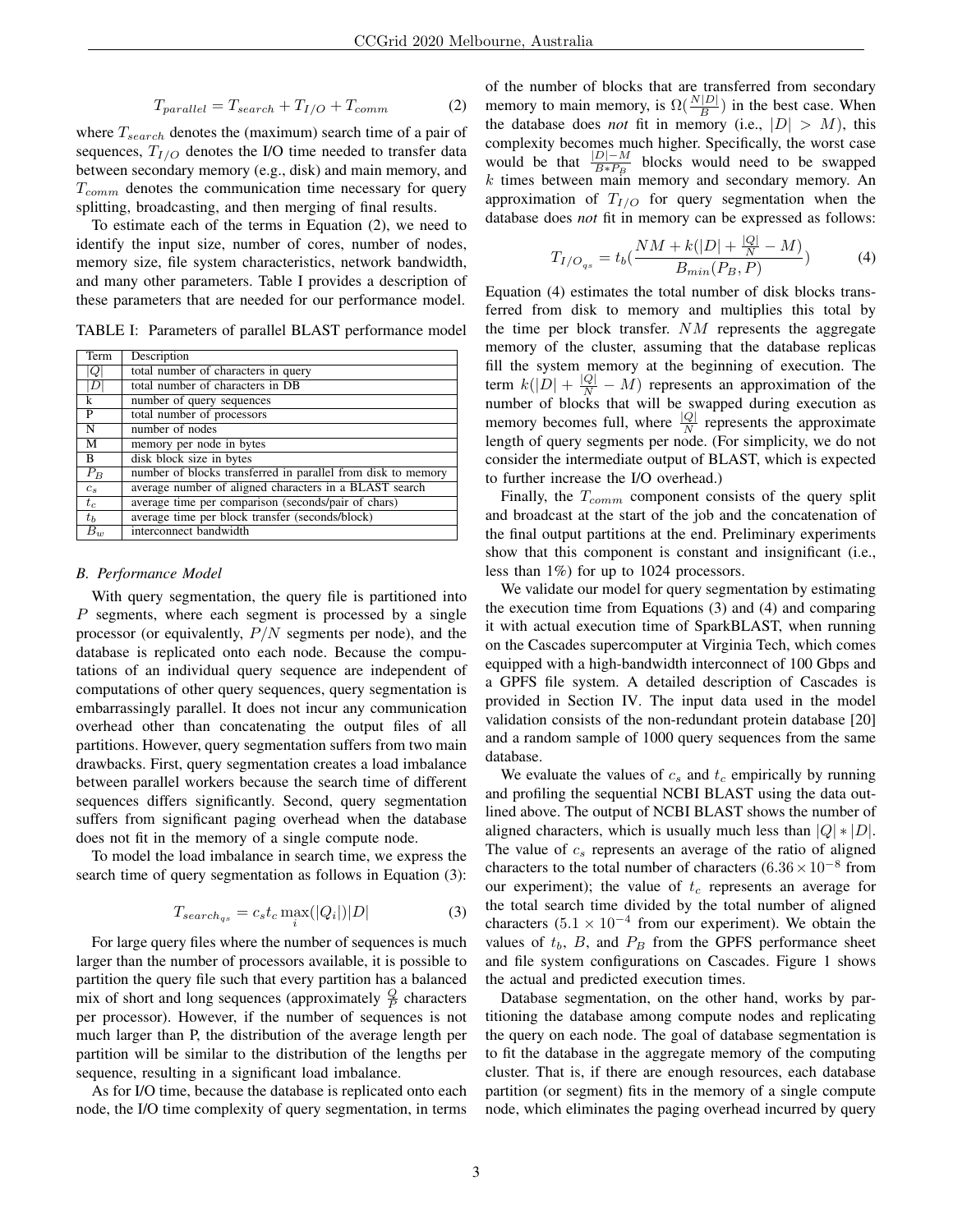

Fig. 1: Estimated (Model) vs. Actual (SparkBLAST) execution times on Cascades. The average prediction error is 3.29%, while the maximum prediction error is 5.61%.

segmentation. Database segmentation also yields more load balance than query segmentation, since the computations of the longest query sequences are distributed among more than one processor. However, these optimizations comes at the cost of communication overhead to merge and sort the final output of each query sequence.

The search time for database segmentation can be modeled in a way similar to that of query segmentation. It can be represented as follows:

$$
T_{search_{abs}} = c_s t_c |Q| \max_i (|D_i|)
$$
 (5)

However, since the number of sequences in the database is usually much larger than that of the query, more load balance would be guaranteed for a larger number of partitions. Accordingly, the search time for database segmentation can be approximated to:

$$
T_{search_{abs}} = c_s t_c |Q| \frac{|D_i|}{P}
$$
 (6)

This assumption was validated by previous work. For instance, [7] showed that the "search" component of the old mpiBLAST which used database segmentation scaled nearly linearly.

As for  $T_{I/O}$ , if there exist enough resources such that the database partitions fit in the memory of a single node, the I/O complexity for reading the database will not exceed  $O(|D|)$ .

The communication time in case of database segmentation consists of the time taken to merge and sort the final output. The merge step includes exchanging data between all compute nodes in order to collect the results of each query sequence or set of sequences in one node. This data exchange time would increase with the number of nodes as it causes interconnection network contention. The merge overhead depends on the output size, number of processors, and interconnect bandwidth. It is challenging to theoretically estimate the merge time as it is hard to estimate the output size as a function of input size [7].

Accordingly, we conducted an empirical analysis to estimate this overhead. We implemented the logic of processing the output of BLAST in the Spark framework. Our implementation processes the output by grouping results by query ID then sorting all the results in parallel. Details of the implementation are provided in section III. We first ran a BLAST job and collected its output. We then partitioned the output as if it was generated by a parallel BLAST job. And finally, we ran our Spark output processing code and measured the wall-clock time.

We measured the execution time of the merge step from 32 up to 1000 processors on Cascades supercomputer. We used these results to fit a linear regression model to estimate  $T_{comm}$  from the number of processors. The parameters of the regression model were 0.018 (slope), 7.87 (intercept), and 0.955  $(R^2)$ . Using these results along with equation 6, we estimated the performance of database segmentation in Spark. Figure 2 shows the estimated execution time versus the number of cores on a log-log scale. Our model estimates that such system would scale for up to 8192 cores before the communication overhead would start affecting scalability.



Fig. 2: Estimated execution time for database segmentation (log-log scale). The merge time starts to affect scalability after 8192 cores.

# *C. Insights*

The main insights gained from modeling the performance of parallel BLAST are the trade-offs between I/O overhead, load balance, and communication overhead. There are two main insights gleaned from our model:

- 1) By modeling system and workload characteristics, we automate identifying near-optimal partitioning of input data.
- 2) We showed that on a fairly modern supercomputer, the number of processors at which communication overhead starts slowing down the performance of database segmentation is pushed further away from what was identified by previous studies including [7].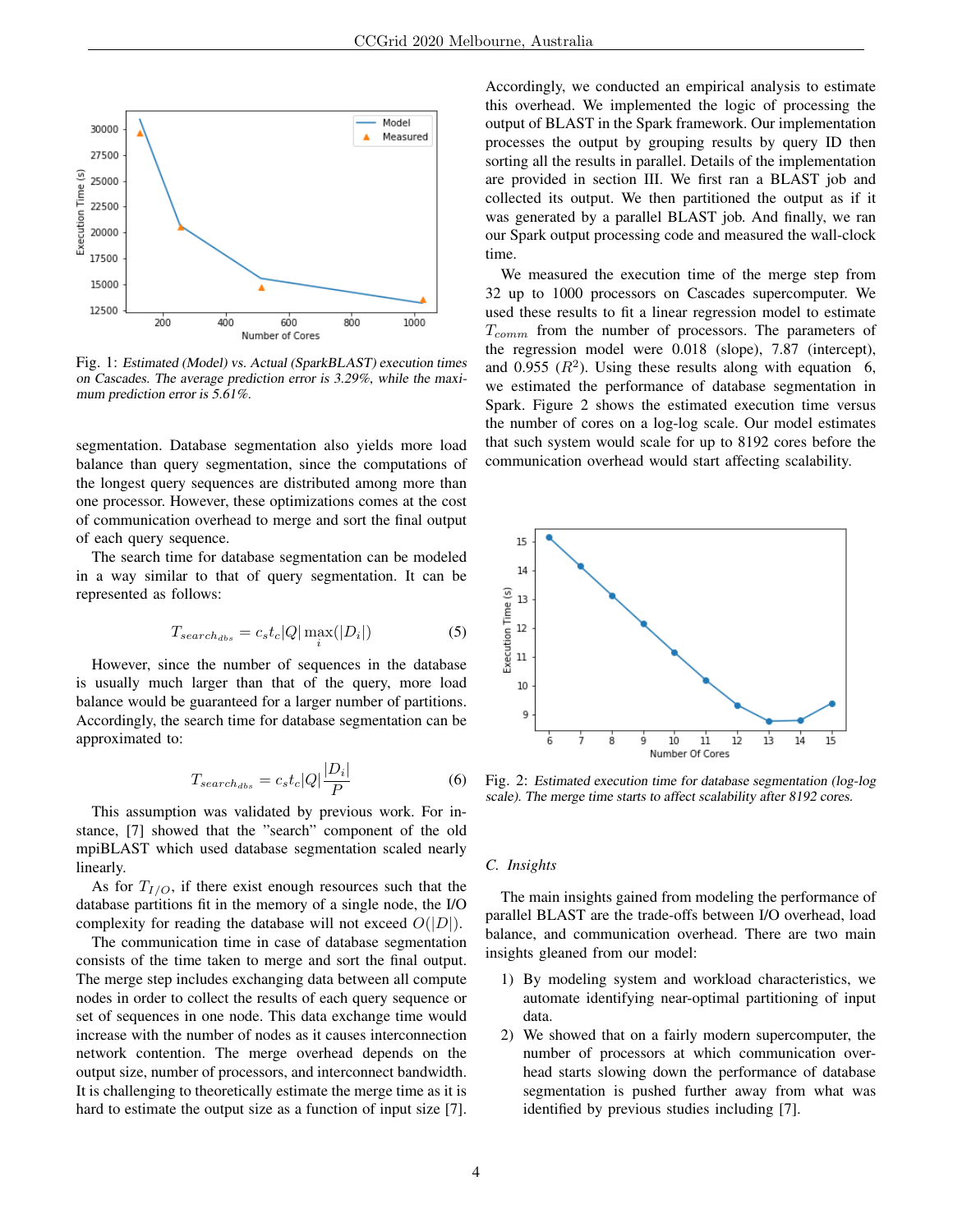# III. DESIGN AND IMPLEMENTATION OF SPARKLEBLAST

The main design goal of is to combine the scalability of mpiBLAST with the upgradability of SparkBLAST. The scalability of mpiBLAST is due to database and query segmentation in a way that optimizes I/O, load balance, and communication between parallel workers. However, mpiBLAST was developed by modifying multiple components of a specific version of NCBI BLAST code, which makes it costly to upgrade with the ever-evolving NCBI BLAST code. On the other hand, SparkBLAST is a highly upgradable system that consists of a Spark wrapper around unchanged NCBI BLAST code; however, query segmentation limits its scalability with databases that do not fit in the memory of a single compute node.

To achieve upgradability and scalability, we combined the design of SparkBLAST, in terms of building a Spark wrapper around unchanged NCBI BLAST code, with database segmentation. Moreover, we revisited the design of mpiBLAST and leveraged our performance model to identify the tradeoff point between communication, I/O, and load balance. Our performance model estimated that database segmentation scales up to 8192 cores on a supercomputer with a highbandwidth interconnect of 100 Gbps and a parallel file system. Accordingly, the current version of SparkLeBLAST adopted database segmentation for parallelization.

In order to scale beyond 8192 cores, the next version of SparkLeBLAST will realize hybrid segmentation. SparkLe-BLAST 2.0 will leverage the performance model to estimate the maximum scalability of database segmentation on a given system, and then running a coordinator task that will partition the query and launch two or more SparkLeBLAST jobs on each query partition. This design is similar to mpiBLAST v1.6; however, it does not impose a maximum limit on the number of database segments and uses the model to identify the optimal partitioning as a function of the system and the workload characteristics.

The rest of this section describes the software architecture and implementation of SparkLeBLAST. It also describes its workflow and usage. The section organization is as follows. First, we provide a brief background of the Spark programming model. After that, we describe the main system components, workflow, and implementation of each component of SparkLeBLAST. Finally, we describe the usage of SparkLeBLAST on a supercomputer.

## *A. Spark Programming Model*

The motivation behind choosing the Spark framework is its efficient in-memory data processing, programmability, and fault tolerance. Spark abstracts distributed memory computing through the concept of Resilient Distributed Datasets (RDDs) [25]. An RDD is an in-memory immutable distributed collection of objects. The Spark programming model defines computations on RDDs in terms of transformations (e.g., map) and actions (e.g., collect). Transformations perform computations on RDDs and produce new RDDs, while actions produce and write the final output. One of the RDD transformations supported by Spark is called *pipe()*. Spark supports the calling of an external process (e.g., a script) via an API called *pipe()*, which passes the entries of an RDD object to the external process, and passes its output back to the Spark code as a new RDD. SparkBLAST used the *pipe()* API to call the NCBI BLAST binary as an external process. In SparkLeBLAST, we used the same approach with a small adaptation to work with database segmentation. A detailed description of how *pipe()* was used in SparkLeBLAST implementation is provided later in this section.

A Spark program typically runs on a Spark cluster. A Spark cluster consists of a master node and a set of worker nodes. The master node runs a *driver* program that coordinates tasks between workers, while each worker runs an *executor* program in parallel that performs computations on one or more segments of the input dataset. Spark features multi-node parallelism using multiple parallel worker nodes, as well as single node parallelism using multiple parallel tasks on the CPU cores of a single worker. Spark also features a faulttolerance mechanism that efficiently reschedules failed tasks.

# *B. SparkLeBLAST Implementation*

SparkLeBLAST consists of two main components, *SparkLeMakeDB*, and *SparkLeBLASTSearch*. *SparkLe-MakeDB* takes as input a BLAST database in FASTA or FASTQ format, partitions the database into P segments where P is a user-defined parameter, formats each segment into NCBI BLAST format, then stores the formatted segments. *SparkLeBLASTSearch* takes as input a query file in FASTA or FASTQ format, as well as a formatted and partitioned BLAST database. It runs parallel NCBI BLAST search by distributing database segments among parallel workers, replicating the query to each worker, then calling NCBI BLAST binary using *pipe()* on each worker, with the database segment and the entire query as inputs. We provide a more detailed description of the two components below.

*1) SparkLeMakeDB:* The *SparkLeMaketDB* program partitions the database into segments and formats each segment using the *makedb* command from NCBI BLAST tool. This step is required once per database, and the formatted database can then be reused for subsequent BLAST searches. For this reason, we implemented *SparkLeMaketDB* as a separate program that only does the partitioning and formatting and should be called once before starting a BLAST search on a new database. The formatted and partitioned database could then be reused for subsequent searches with different queries. The input to *SparkLeMaketDB* consists of a path to a sequence database in FASTA or FASTQ format, and a *num segments* argument that specifies the required number of segments. A preliminary experiment indicated that the optimal number of segments is equal to the number of available processors. An experiment with finer-grained segmentation was performed with dynamic load balancing in Spark but showed poor performance. The implementation of *SparkLeMaketDB* consists of three steps. First, reading the sequence database into an RDD and partitioning it according to the specified *num segments*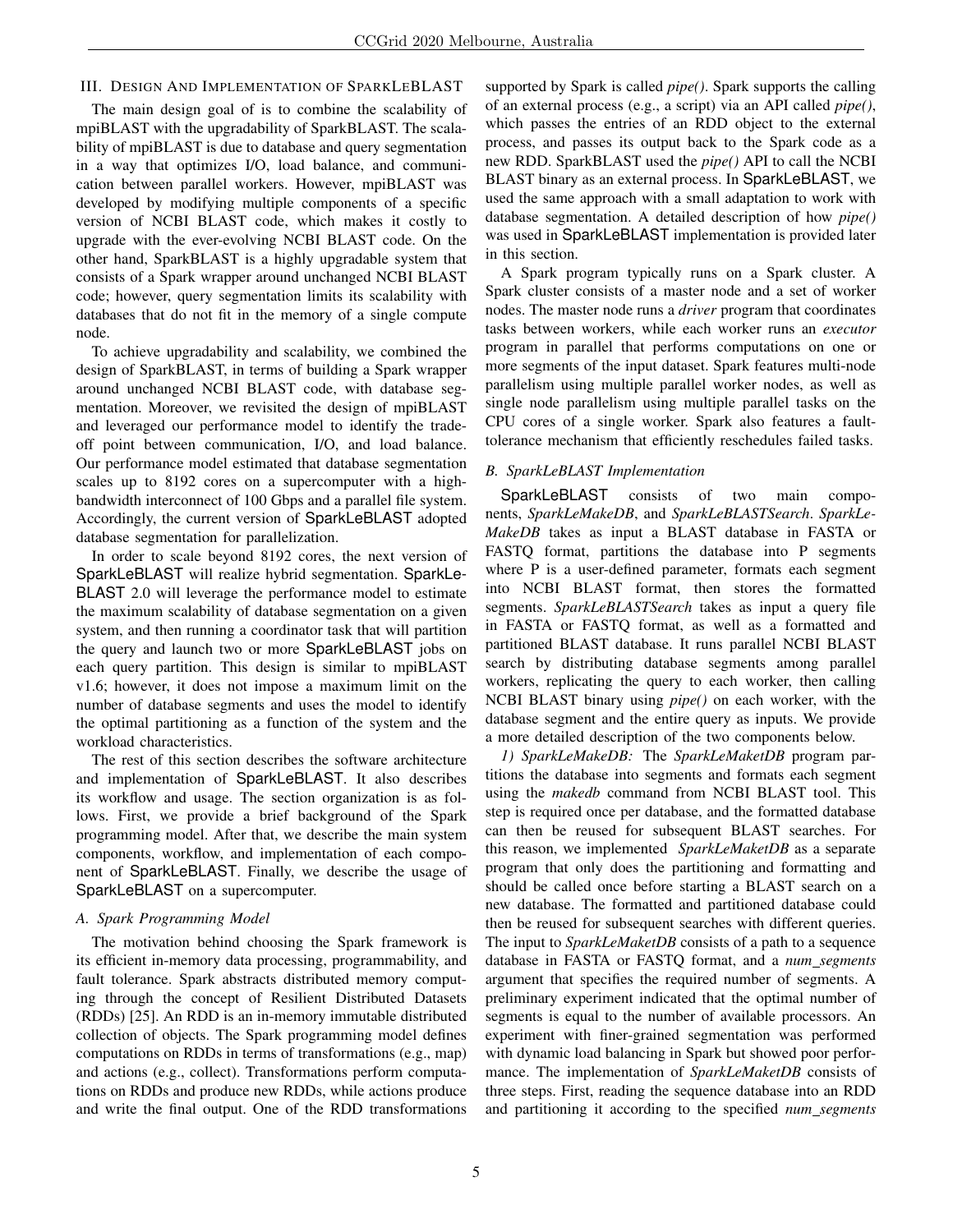argument. This step is implemented using the *newAPIHadoop-File()* Spark API that takes as arguments the path to the FASTA or FASTQ database as well as the number of segments. Next, the *RDD.pipe()* API is called which pipes each partition to the NCBI BLAST *makedb* command (also called *formatdb* in older versions of BLAST). The output of *makedb* is returned by *pipe()* as a new RDD of formatted database segments. Formatted segments are then written in a persistent storage location specified as an input argument to the *SparkLeMaketDB* program. It is worth noting that the performance evaluation of SparkLeBLAST does not take into consideration the time taken by this step as it is a one time cost.

*2) SparkLeBLASTSearch:* The *SparkLeBLASTSearch* program performs a parallel BLAST search on the query file and the database segments by invoking NCBI BLAST in parallel using the *pipe()* API. Figure 3 describes the procedure of parallel BLAST search in SparkLeBLAST. This approach is similar to SparkBLAST. However, in SparkBLAST, the query file is first read by Spark, then the query segments are passed to the NCBI BLAST binary via *pipe()*. SparkBLAST's approach creates two steps of I/O, which could affect performance for large segments. In order to avoid this extra overhead in SparkLeBLAST, the driver program of *SparkLeBLASTSearch* initializes a list, *segmentsIDs = [ "part-0000", "part-00001", ..., "part-P"]*, where *P* is the number of database segments. Each segment ID is then concatenated with the root path of the partitioned database. An RDD is then generated from the *segmentsIDs* list, which is distributed across worker nodes. The segments IDs RDD is then piped to the external NCBI BLAST binary command along with the path to the query file. This step runs on every task on every worker node in parallel. The invoked NCBI BLAST code then reads its assigned partition, performs the BLAST search, and returns the results as a new RDD to *SparkLeBLASTSearch*.

After all of the workers complete the BLAST search, the output of every query sequence need to be grouped and sorted by alignment score and e-value score (a measure of statistical significance of the alignment). In SparkLeBLAST, merging and sorting final output is performed in parallel using Spark's *reduceByKey()* and *sortBy()* APIs. The *reduceByKey()* API groups all values with the same key into a single worker, where the key is the query ID. After that, the *SortBy()* API sorts the grouped output of every query in parallel by alignment score then by e-value score, where each worker sorts its assigned group of query sequences. Figure 4 describes the merging process. As will be shown in the results section, the merging process is relatively fast and only represents a tiny fraction of the total execution time. It is also worth noting that Spark writes the final output into separate blocks in parallel, which makes the I/O overhead for writing the final output insignificant. Parallel merge and parallel I/O contribute significantly to the scalability of SparkLeBLAST by minimizing the bottlenecks of output merging and writing.

*3) Correctness of Search Results:* One challenge of parallelizing BLAST using database segmentation is the correct computation of the e-value scores. The e-value score is a statistical significance score that is a function of the entire lengths of the query and the database [24]. The NCBI BLAST code computes the lengths of the query and the database on the fly, which leads to an incorrect e-value score with database segmentation. Hence, the total length of the database needs to be known before the start of the BLAST search. The NCBI BLAST code provides the option of supplying the *effective length of the database* as a program argument. When provided, the code skips the computation of the length and uses the effective length instead. To get the total length of the database before launching the SparkLeBLAST search, we implemented a *MapReduce* job at the beginning of *SparkLeMakeDB* program that counts the number of sequences and the number of characters of the target database and saves them into a database specification file. The *SparkLeBLASTSearch* program then reads the database specification file and provides the total lengths to the NCBI BLAST code via the *pipe()* call as a command argument. This technique results in e-value scores that exactly match the output of sequential NCBI BLAST.

# *C. SparkLeBLAST Usage on a Supercomputer*

SparkLeBLAST can run on any cluster that has Spark installed. In this section, we describe the usage of SparkLe-BLAST on a Linux supercomputer governed by SLURM workload manager [26]. The workflow of running SparkLe-BLAST on such a system consists of three steps. Deploying a Spark cluster, running *SparkLeMakeDB*, then running *SparkLeBLASTSearch*. It is worth noting that these same steps can be used to run SparkLeBLAST on other types of clusters, with the only difference of how the Spark cluster is deployed. SparkLeBLAST requires the installation of any version of the NCBI BLAST code. The version tested and used in our experiments is 2.2.21. This section provides a highlevel overview of the usage and workflow of SparkLeBLAST. SparkLeBLAST code is shipped with a detailed step-by-step user guide for installation and usage.

*1) Deploying a Spark Cluster Using SLURM:* Most of the supercomputers at research institutions are shared between multiple research groups, where resources are managed by a workload manager like SLURM [26]. In such a setup, a user gains access to computing resources by submitting a job request that specifies the needed resources (e.g., cores, memory, and time). Since the resources are temporary, SparkLeBLAST requires the deployment of a Spark cluster via a SLURM job each time a user intends to use it. SparkLeBLAST code provides a script for deploying a Spark cluster using SLURM. The script is called *start spark slurm.sh* and was adapted from [27]. This script takes as input the resources needed for the Spark cluster (e.g., number of nodes, number of cores per node, memory, and time). The script deploys a Spark cluster and saves the address of the master node in a location specified by the user as input.

*2) Running SparkLeMakeDB:* This step assumes that a Spark cluster is already deployed. A script named *SparkLe-MakeDB.sh* launches the Spark job that partitions and formats the BLAST database. This script takes as input the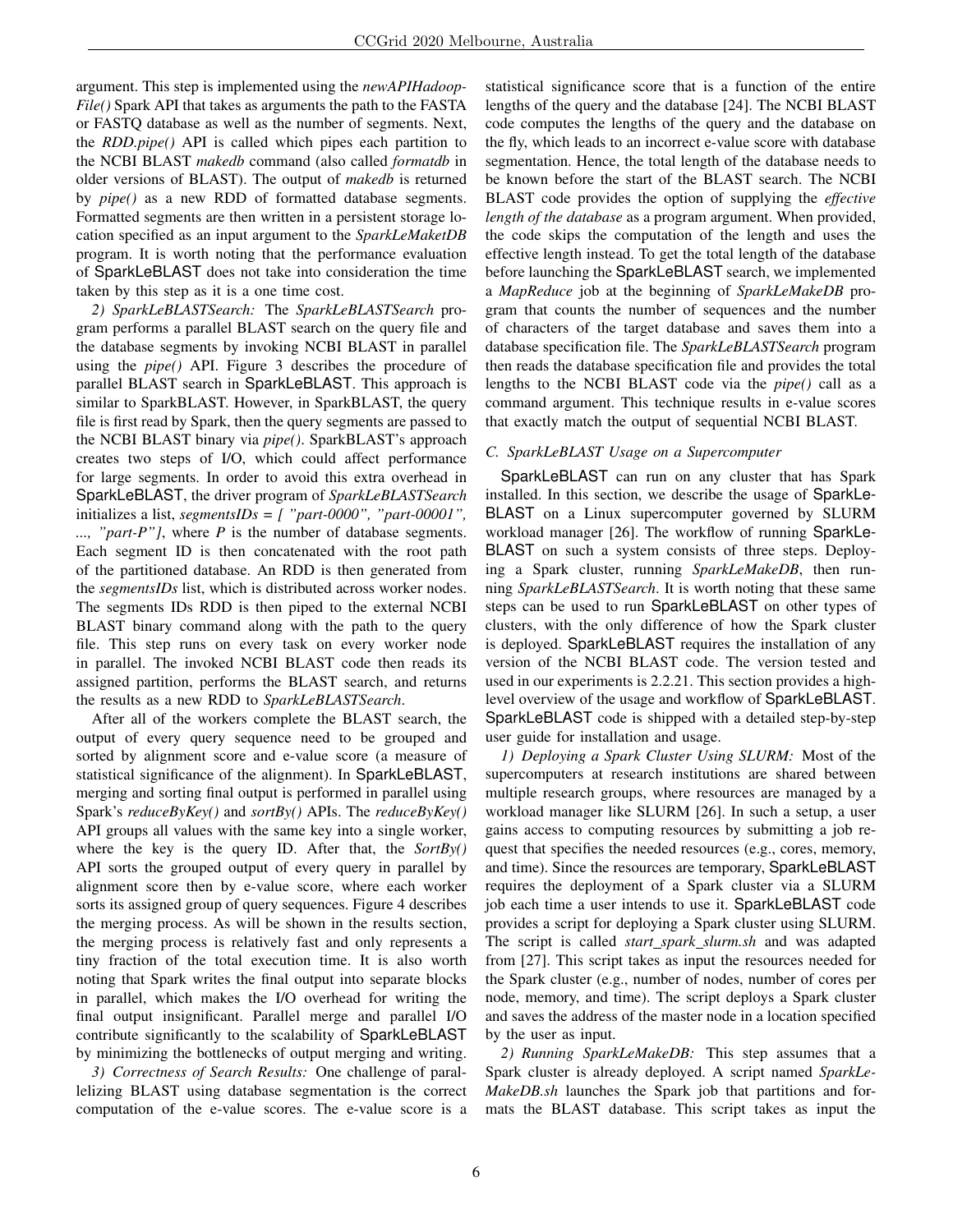

Fig. 3: *SparkLeBLAST* parallel BLAST search using database segmentation. The master node runs the driver program that assigns database segments to workers. Every worker runs the executor program on its allocated database segment(s). The executor program spawns multiple parallel tasks, where every task performs NCBI BLAST search on its allocated segment.



Fig. 4: For each query sequence, the output consists of a High-scoring Segment Pair (HSP), an alignment score, and a statistical significance score (e-value). Results of every query sequence are grouped and sorted by score and e-values in parallel.

address of the Spark Master node, the path to a BLAST database in FASTA or FASTQ format, the number of segments, and any NCBI BLAST command-line option. The output of *SparkLeMakeDB* is a directory containing the partitioned and formatted database. The output path is passed to the script as a command-line option.

*3) Running SparkLeBLASTSearch:* This step assumes that there is a Spark cluster deployed and that there is a BLAST database formatted and partitioned using *SparkLeMakeDB.sh*. To run a Parallel BLAST search, a script named *SparkLe-BLASTSearch.sh* is used that takes as input the address of a Spark Master node, the paths to the query and the partitioned and formatted database, and any NCBI BLAST command-line

options. The output of *SparkLeBLASTSearch* follows the same output formats of NCBI BLAST and is stored in a file specified by the user.

## IV. PERFORMANCE EVALUATION

#### *A. Hardware Platform Description*

The performance evaluation of SparkLeBLAST was conducted on two clusters with different characteristics that are described below:

*1) BlueRidge:* BlueRidge is a Cray CS300 cluster of 408 nodes. Each node consists of two octa-core Intel Sandy Bridge CPUs and 64 GB of memory. For storage, the cluster is connected with a shared Lustre file system. BlueRidge is shared amongst multiple research groups. The maximum allowed cores per user is 1040 cores. In the experiments described below, 1024 cores were used for parallel BLAST search, and the rest of the cores were used to run the master node for SparkBLAST and SparkLeBLAST, and the super-master + master nodes for mpiBLAST [7].

*2) Cascades:* Cascades consists of 236 nodes. Each node is equipped with two 16-cores Intel Broadwell CPUs and 128 GB of memory. The storage consists of a shared GPFS file system. Cascades is equipped with a 100 Gbps Infiniband interconnect between nodes, and a 10 Gbps Ethernet interconnect with the file system servers. The maximum allowed number of cores per user is 1024. Our experiments demonstrated scaling for up to 1000 cores.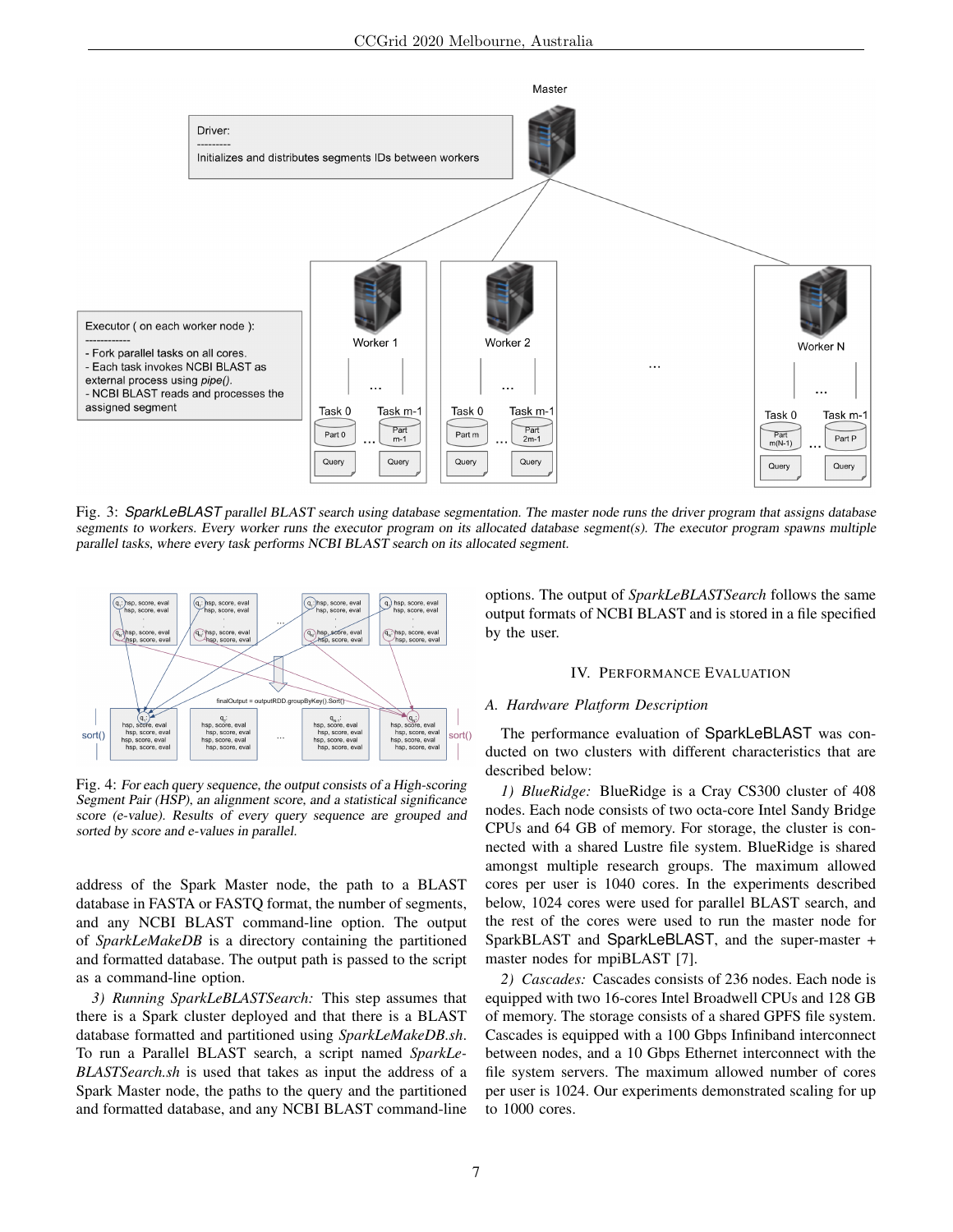# *B. Data Description*

The performance of SparkLeBLAST was evaluated using actual genome data. The query used is a bacterial genome called Geobacter metallireducens [28], which consists of 3,592 sequences, and a total of 1,233,413 base pairs (i.e., characters). The total size of the query is 1.5 MB. The database consisted of the non-redundant protein database (nr) [20]. The total size of the formatted nr database is 130 GB. The nr database consists of 175,193,827 sequences and a total of 63,927,145,901 base pairs. It is worth noting that the experiments of SparkBLAST inspired the use of the query above. On the other hand, the use of the nr protein database was motivated by the fact that it is the largest open-access protein database to date.

## *C. Spark Configurations*

Spark was configured to run one node as the master and all other nodes as workers. The number of cores per worker was set to the total number of cores per node. The memory per worker was set to be the maximum available memory on each node (124.6GB on Cascades). The number of cores reported in figures 5 and 6 represent the sum of the number of cores of all workers. Spark's event log was enabled in order to collect profiling information (e.g., the execution time of each task and each stage per task).

## *D. Results*

As described in section III, the main performance goals of SparkLeBLAST are to eliminate non-search overhead (i.e., I/O and communication) and to achieve more load balance between parallel executors. Accordingly, the performance of SparkLeBLAST is evaluated based on two metrics; total execution time and imbalance percentage [29]. The total execution time is broken down into BLAST search time and non-search time. The number of cores is varied, ranging from 128 up to 1024 cores on BlueRidge and 1000 cores on Cascades to evaluate scaling.

SparkLeBLAST was compared with SparkBLAST and mpiBLAST. As described in section III, SparkBLAST adopts query segmentation to parallelize BLAST. It was assumed that the performance of SparkBLAST would suffer when the size of the database is larger than the size of the main memory of a compute node. The goal of comparing SparkBLAST with SparkLeBLAST was to quantify the I/O overhead incurred by query segmentation and how it would be mitigated by using database segmentation instead. This comparison also analyzed the merging overhead of database segmentation compared to the I/O overhead of query segmentation. This analysis showed that the latter is insignificant compared with the former. SparkBLAST is an open-source tool. SparkBLAST code was used without modifications except for using a different version of NCBI BLAST to match the version on top of which mpiBLAST was built.

The latest version of mpiBLAST (mpiBLAST-1.6) was built around NCBI BLAST version 2.2.21. While SparkLeBLAST and SparkBLAST support any version of NCBI BLAST,

version 2.2.21 was used in order to avoid any performance variations caused by different versions. The mpiBLAST tool supports a wide variety of configurations in terms of data partitioning, ranging from query segmentation, to query and database segmentation, to only database segmentation. According to our performance model, on modern HPC clusters, database segmentation yielded the best performance. Hence, we configured mpiBLAST to use the maximum allowed number of database segments.

Scalability of SparkLeBLAST, SparkBLAST, and mpi-BLAST is shown in Figure 5. It was observed that SparkLe-BLAST is the fastest among the three tools. On 128 nodes of BlueRidge, SparkLeBLAST is 2.5 times faster than Spark-BLAST and 1.85 times faster than mpiBLAST. By increasing the number of cores, it was observed that mpiBLAST and SparkLeBLAST are scaling nearly linearly, while Spark-BLAST scales sub-linearly for up to 512 processors, then incurs a slowdown afterward. On 1024 processors, the difference between SparkLeBLAST and mpiBLAST became smaller with an advantage for SparkLeBLAST being 1.5 times faster. SparkBLAST incurred a slowdown on 1024 nodes where SparkLeBLAST was 11 times faster. On Cascades, though still significant, it was observed that the differences are less significant compared with BlueRidge. SparkLeBLAST ran 3.5 times faster than SparkBLAST and 1.35 times faster than mpiBLAST. These observations support the insights that were drawn from our performance model. Query segmentation suffers from significant I/O overhead that leads to poor scalability, while database segmentation scales nearly linearly. A further analysis was conducted to separate the search time from nonsearch time. Figure 6 shows the execution time breakdown into NCBI BLAST time and non-search time.

It was observed that for both SparkLeBLAST and mpi-BLAST, the NCBI BLAST time is the dominating component. On BlueRidge, The average percentage of non-search time is 16.2% for SparkLeBLAST and 6% for mpiBLAST. For SparkBLAST, the non-search time is dominating the execution time, with an average percentage of 54.18%. While on Cascades, the average percentages of non-search time are 15.5%, 7.4%, and 48.5%, respectively.

Another factor that significantly contributes to the performance of parallel BLAST is the load balance between parallel workers. The imbalance percentage metric [29] was used to evaluate and compare the load balance in SparkLeBLAST, SparkBLAST, and mpiBLAST. The definition of imbalance percentage is as follows. In a parallel application with n workers, given the maximum worker time  $t_{max}$  and the average worker time  $t_{avg}$ , the imbalance percentage is equal to  $\frac{t_{max}-t_{avg}}{t_{max}} * \frac{n}{n-1}$ . The value of the imbalance percentage ranges from 0 to 1. A parallel application with a perfectly balanced workload will yield an imbalance percentage equal to 0 (i.e, lower is better). Figure 7 shows the imbalance percentage for the three tools run on 128, 256, 512, and 1024 cores on BlueRidge. SparkLeBLAST maintained the lowest imbalance percentage of all the three systems. Also, that the imbalance percentage of SparkLeBLAST is nearly constant.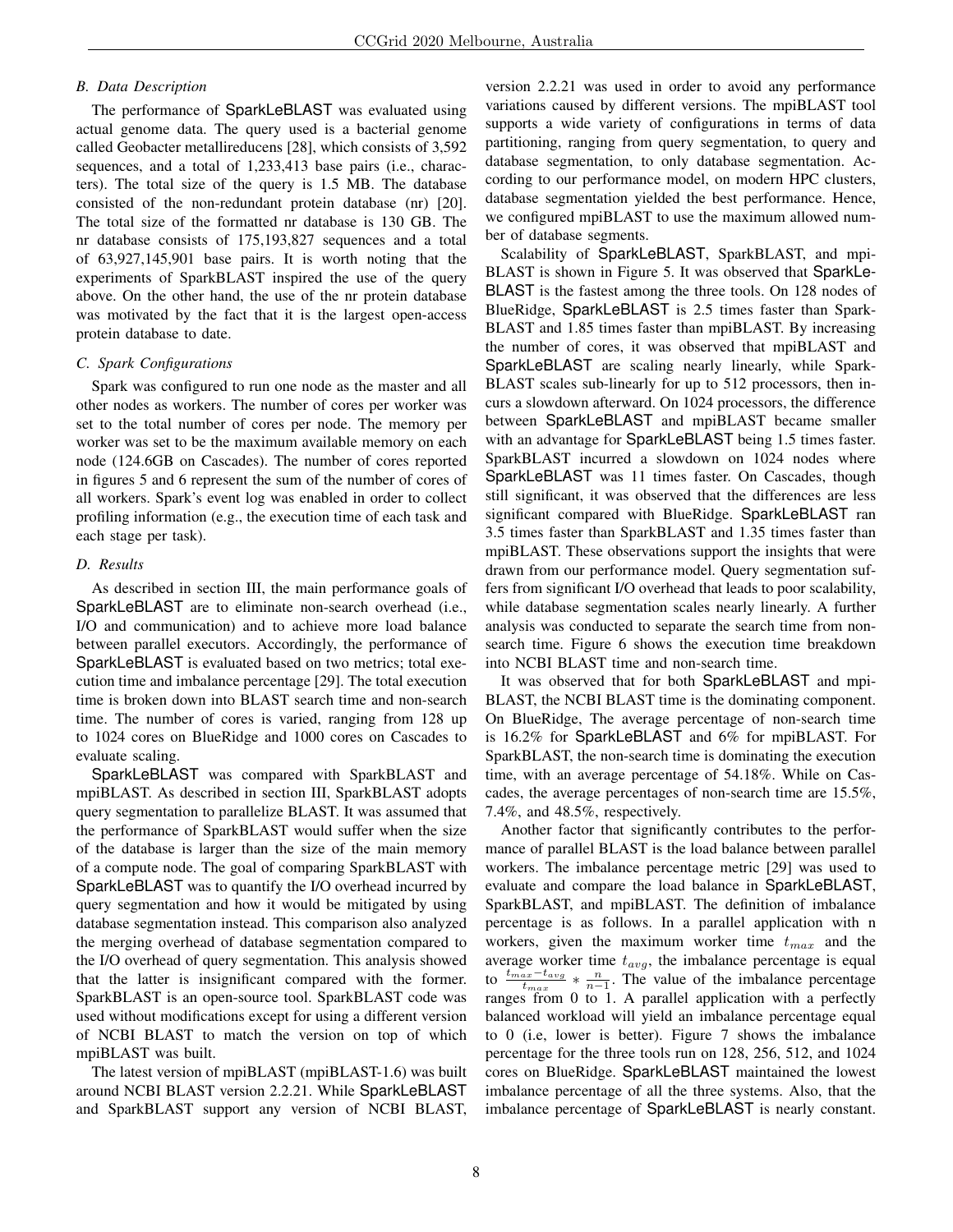

Fig. 5: Scalability of SparkLeBLAST, SparkBLAST, and mpiBLAST on BlueRidge (a), and Cascades (b).



Fig. 6: Execution time breakdown into Search and Non-Search time for SparkLeBLAST, SparkBLAST, and mpiBLAST on BlueRidge (a), and Cascades (b).



Fig. 7: Imbalance percentage (lower is better) for *SparkLeBLAST*, SparkBLAST, and mpiBLAST, running on 128, 256, 512, 1024 cores of BlueRidge cluster.

These observations suggest that database segmentation in parallel BLAST yields the most balanced workload. As for mpiBLAST, the load imbalance decreased when more cores were added. A suggested explanation of the decrease in load imbalance is that for a higher number of cores, there was more database segmentation and hence more load balance. For SparkBLAST, when more cores were added, there was a significant increase in imbalance percentage. This imbalance is due to the significant variance between BLAST search times of different query sequences. With a larger number of query partitions, there will be a small number of significantly slow workers that will bound the total execution time. At some point, there will be no significant gain in performance from adding more processors as slow workers will bound the speedup.

Finally, it is worth noting that the performance benefits of SparkLeBLAST were achieved with a significantly lower programming effort compared to mpiBLAST. The Spark wrap